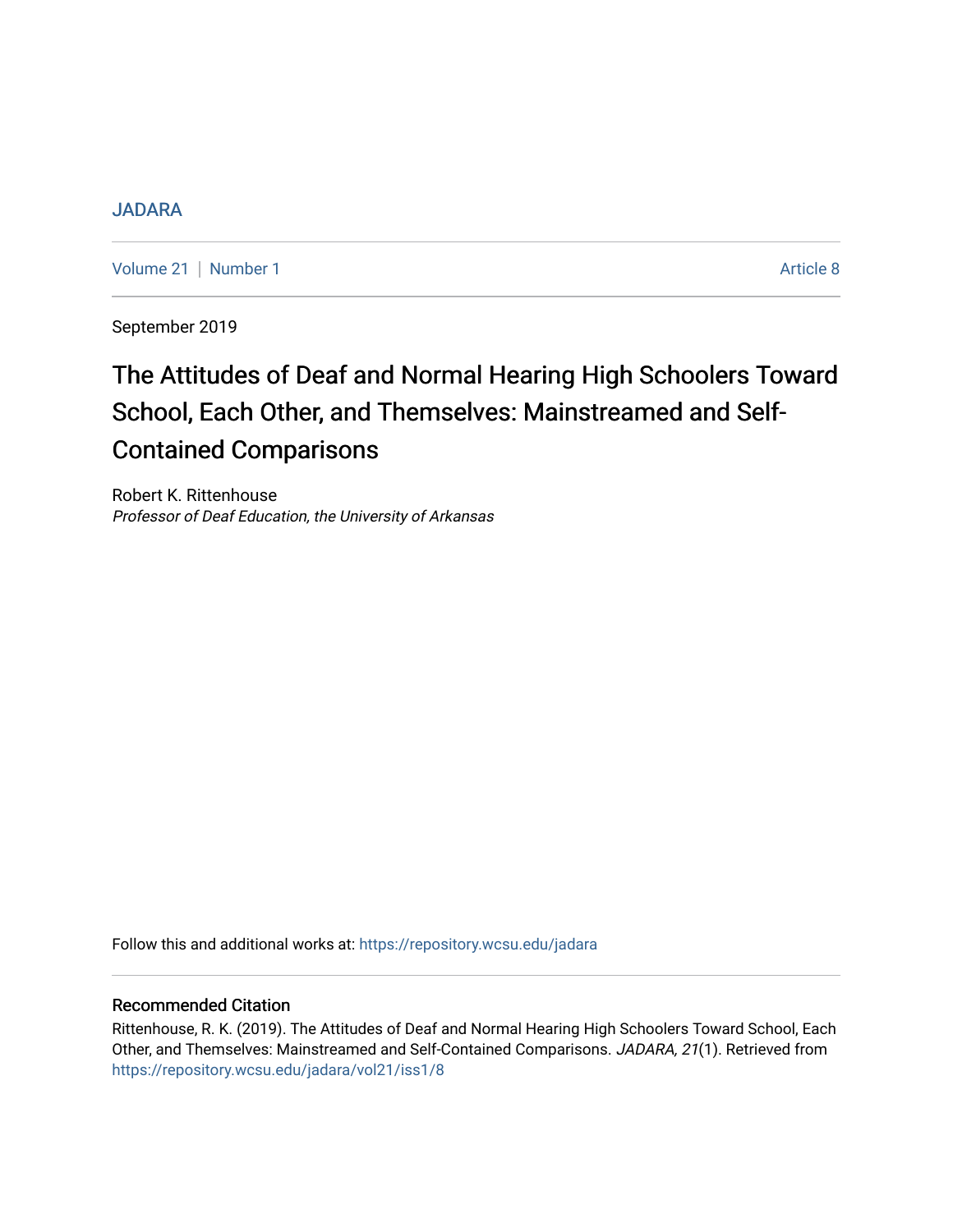# THE ATTITUDES OF DEAF AND NORMAL HEARING HIGH SCHOOLERS TOWARD SCHOOL, EACH OTHER AND THEMSELVES: MAINSTREAMED AND SELF-CONTAINED COMPARISONS

#### Robert K. Rittenhouse, Ph.D. Professor and Director of Deaf Education The University of Arkansas Little Rock, AR 72204

#### ABSTRACT

Forty-seven deaf and normal-hearing high school-age students who were taught in either self-contained or mainstreamed classrooms were asked a series of questions about them selves, each other, school, and life generally. One-third of the students were randomly selected for follow-up interviews for external validation purposes. Deaf students in selfcontained classrooms expressed significantly more negativisim than did students from other educational milieus, although the hearingimpaired students seemed to share the same fear of the future that their normal-hearing peers expressed.

One interpretation made from the data suggested that deaf students may perceive the self-contained classroom as restrictive, perhaps because of comparisons made between it and the more open "mainstream milieu."

#### INTRODUCTION

Often teachers and researchers measure learning and explain it by describing input data and outcome products without looking into the classroom process itself. For over a decade. Special Education has been undergoing a change in the basic premises for educating handicapped children. The major thrust from this era has been the implementation of mainstreaming models of service delivery as alterna tives to self-contained classrooms. This change has come about, in part, because of concern over the quality of life experienced by the han dicapped student in self-contained settings (Budoff, 1976).

Special educators are generally in agreement that the quality of life issue encompasses three main areas: academic achievement, social and personal adjustment, and post-school adjust ment (Cegelka and Tyler, 1970). The consti tuents of research studies into educational at titudes are often the students themselves and

while social interaction variables (Antia, 1982) and personal adjustment (Dowaliby, Burke and McKee, 1983) have been studied as factors in the process of education, particularly in mainstreaming success, academic achievement tends to be the dependent variable of most in terest to researchers (Gregory, Shanahan and Walberg, 1984). While academic achievement may be an important variable in determining the success of mainstreaming, it cannot be viewed in isolation. Another critical factor would seem to be the very nature of the attitude of the students involved. Kutner (1971) concluded that the attitudes of nonhandicapped students toward their handicapped peers were reflected by fear, hostility and aversion; and others have found that attitudes are often obstacles to the true integration of handicapped children within the school setting (Bowe, 1978; Vermeij, 1978).

As more and more hearing-impaired students are being taught in public schools rather than residential schools (Gregory, et al., 1984), the "mainstreaming" or integration into regular classrooms of hearing-impaired students is more frequent. While studies of its success have focused on academic correlates (Pflaster, 1981), social interaction variables (Antia, 1982), type of program (Karchmer and Trybus, 1977), and student attributes (Moores, 1982), few if any investigations have sought the direct input of mainstreamed students. Antia (1982) did quan tify interaction between deaf and normal-hear ing mainstreamed and partially-mainstreamed students and concluded that it did not happen naturally but required substantial teacher in volvement.

Actually, and perhaps paradoxically, the whole process of socializing and acculturating the individual has been institutionalized in our society through our schools (Yee, 1971). This is not to say that the family is no longer the most important influence on a child's psychological and social development. However, the schools.

24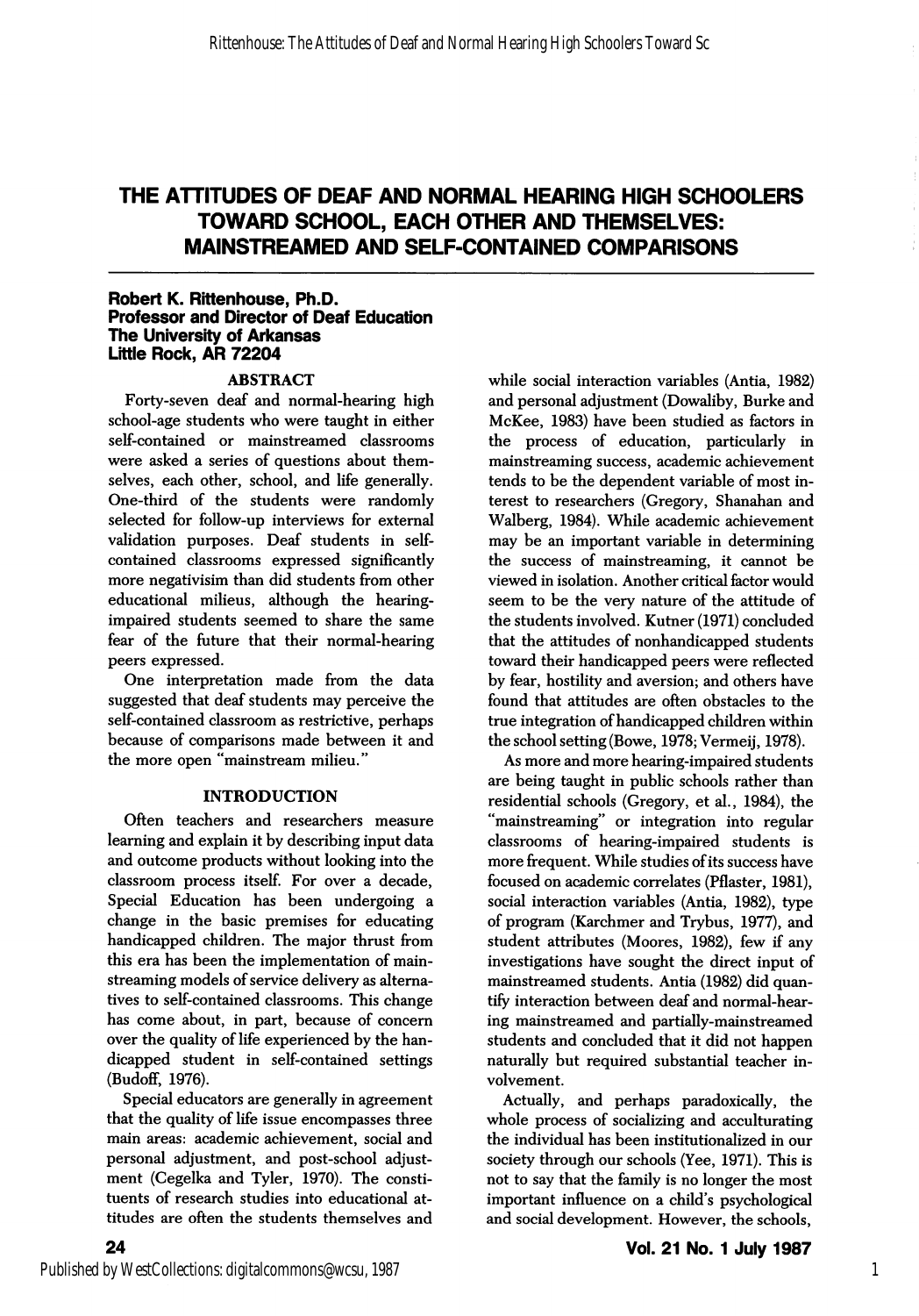## THEATTITUDES OF DEAFAND NORMAL-HEARING HIGH SCHOOLERS TOWARD SCHOOL, EACH OTHER AND THEMSELVES: MAINSTREAMED AND SELF-CONTAINED COMPARISONS

through their curricular and extra-curricular programs, have become formalized environ ments through which children and adolescents establish personal and intimate relationships with peers and teachers as well as interact with life issues. A close examination of the classroom and the learning process reveals the importance not only in ideas, but also feelings. Perhaps this emphasis on ideas and social development in the schools and the degree to which students feel nurtured and stimulated determines the quality of educational life.

#### PURPOSE

This study identified the perceptions and atti tudes held by high school-age deaf and normalhearing students of themselves, each other and school. The purpose of the investigation was to describe the general attitude of deaf adolescents toward critical life variables and determine what if any influence mainstreaming might be having on it.

#### METHOD

Forty-seven deaf and normal-hearing high school juniors and seniors were asked to com plete 2 nine-item questionnaires that were parallel in content and purposefully varied in form. Nineteen of the students were deaf and 28 had normal hearing. All of the students at tended the same suburban public high school. Eleven of the deaf students were mainstreamed into academic classes and eight were taught in self-contained classrooms. Sixteen of the nor mal-hearing students attended classes that in cluded deaf students and 12 attended "selfcontained" classes. The unaided hearing losses of the deaf students ranged from 72dB - 105dB with a mean loss of 83dB in the better ear (ISO). All of the self-contained, deaf students had acquired their losses before the age of 3 years, while 9 of the 11 mainstreamed deaf stu dents had. The hearing differences between the 2 groups were not statistically significant.

The students completed the 2 questionnaires one after the other in the same order. Approx imately Vs of each group were randomly selected for follow-up interviews with the investigator. The purpose of the interview was to establish external validation as well as upgrade the dis crete data that resulted from the question naires. None of the questionnaires had to be discounted. All of the questioning and the inter viewing was conducted in small groups over

#### one school day.

## RESULTS

Because of the nature of the dependent meas ures, two two-way analyses of variance were performed. One set of data resulted from the responses to nine yes-no questions and the other set of data was obtained from responses to nine matching questions which required that a letter grade of A-F be assigned. Of the eigh teen questions asked, four yielded significant differences under one or the other or both analyses (Tables 1 and 2). Significantly more deaf students in self-contained classrooms re ported that they disliked their teacher (50%), than did normal-hearing students (8%). Table 2 shows that when students were asked to grade their teachers, deaf students in self-contained classrooms consistently gave significantly more C grades (62.5%) than did their normal-hearing counterparts (8.3%), although 17% of the nor mal-hearing students recorded  $D$ 's for their teachers. On question 2, significantly more selfcontained deaf students (37.5%) reported that they did not like their classmates than did their normal-hearing peers (0%); however, the cor responding letter-grade question did not yield a significant difference. Question 5 (Do you like school?) yielded a significant difference be tween deaf and normal-hearing students in selfcontained environments under both analyses. Fifty percent of the deaf students did not like school while only 8% of the normal-hearing stu dents indicated that they did not. On the more sensitive letter-grade analysis, 38% of the deaf students gave a grade of  $D$  to the school while C was the lowest grade given by normal-hearing students. When students were asked how well they liked their academic classes (Question 6), 75% of the self-contained deaf students gave grades of C or below while only 25% of the normal-hearing students did. This difference was significant ( $F = .03$ ). On all other questions, there were no significant differences be tween the two groups of students under either environmental condition.

Generally the students seemed to like their classmates (Table 1, Question 3), although deaf students tended to give significantly stricter grades (Table 2, Question 3). The students tended to feel good about themselves (Question 4 and about their life conditions (Questions 7 and 9), and their future prospects (Question 8);

2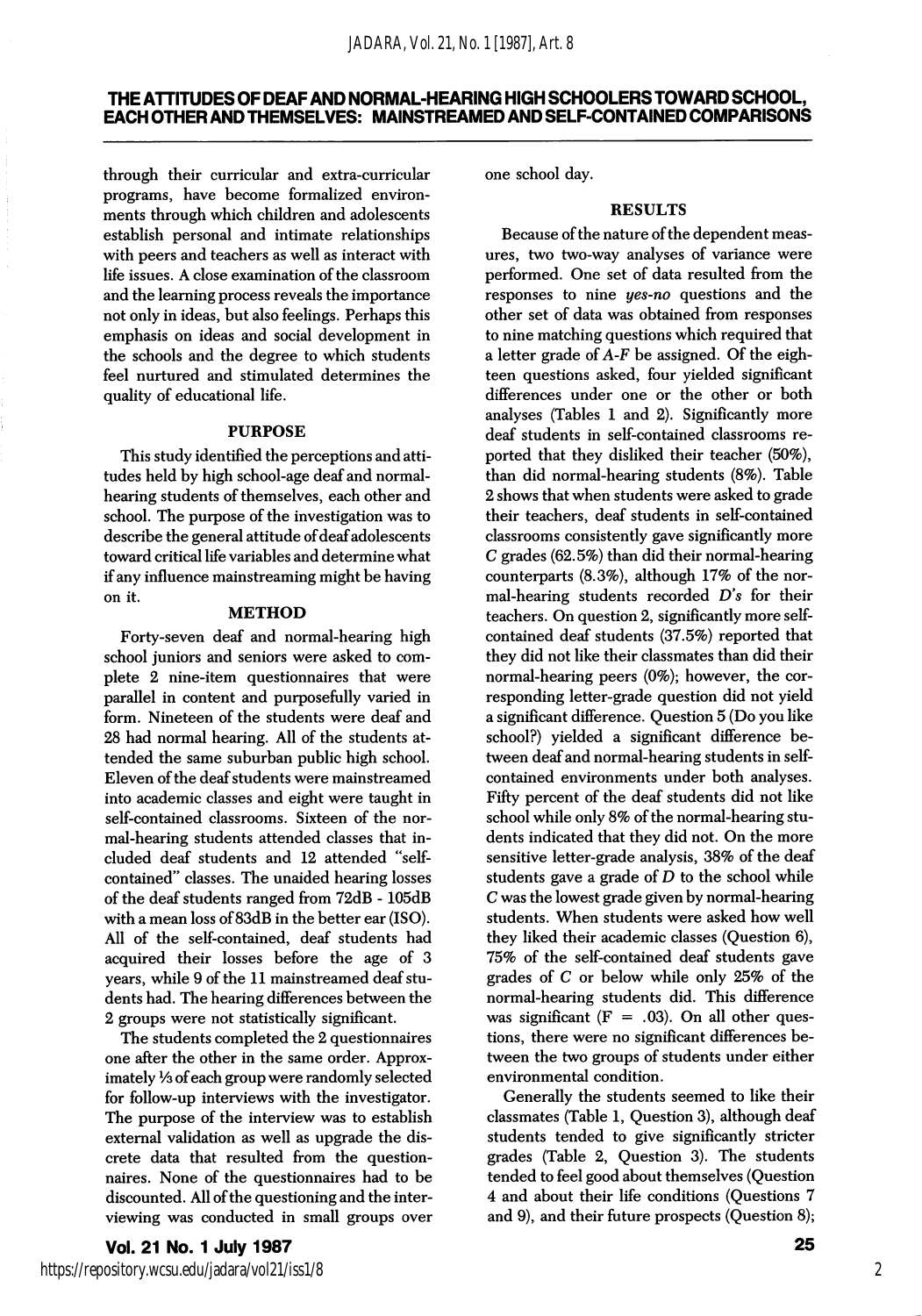## THE ATTITUDES OF DEAF AND NORMAL-HEARING HIGH SCHOOLERS TOWARD SCHOOL, EACH OTHER AND THEMSELVES: MAINSTREAMED AND SELF-CONTAINED COMPARISONS

although the normal-hearing students tended to feel less optimistic about the fu ture than one might expect, at least based

on their rather positive attitudes toward their past and their present life conditions (Question 8).

| <b>TABLE 1</b>                                                                    |
|-----------------------------------------------------------------------------------|
| The Results Of The 9-Item Attitudinal Questionnaire Administered To The Students: |
| <b>Reported In Percentages</b>                                                    |

|                                               | <b>MAINSTREAMED</b> |          |             |             | <b>SELF-CONTAINED</b> |                |              |      |      |              |
|-----------------------------------------------|---------------------|----------|-------------|-------------|-----------------------|----------------|--------------|------|------|--------------|
|                                               | Normal-hearing      |          | Deaf        |             | F-                    | Normal-hearing |              | Deaf |      | F-           |
| <b>OUESTIONS</b>                              | Yes                 | No       | Yes         | No          | <b>LEVEL</b>          | Yes            | No           | Yes  | No   | <b>LEVEL</b> |
| 1. Do you like your teacher                   | 87.5                | 12.5     | <b>IIOO</b> | $\mathbf 0$ | .27                   | 91.7           | 8.3          | 50   | 50   | .03          |
| 2. Do you like most of your classmates        | 81.3                | 18.8     | 72.7        | 27.3        | . 22                  | 1100           | $\mathbf{0}$ | 62.5 | 37.5 | .03          |
| 3. Do you like your handicapped<br>classmates | 100                 | $\bf{0}$ | 81.8        | 18.2        | .08                   |                |              |      |      |              |
| 4. Do you like yourself                       | 93.8                | 6.3      | 90.9        | 9.1         | .64                   | 100            | 0            | 75   | 25   | .10          |
| 5. Do you like school                         | 50                  | 50       | 54.5        | 45.5        | .02                   | 91.7           | 8.3          | 50   | 50   | .03          |
| 6. Do you like your classes                   | 68.8                | 31.3     | 54.5        | 45.5        | .46                   | 83.3           | 16.7         | 42.9 | 57.1 | .12          |
| 7. Do you feel good about the past            | 81.3                | 18.8     | 72.7        | 27.3        | .78                   | 91.7           | 8.3          | 75   | 25   | .46          |
| 8. Do you feel good about the future          | 66.7                | 33.3     | 72.7        | 27.3        | .95                   | 72             | 25           | 87.5 | 12.5 | .32          |
| 9. Do you feel good about the present         | 75                  | 25       | 72.7        | 27.3        | .20                   | 83.3           | 16.7         | 75   | 25   | .36          |

#### DISCUSSION

Before the results are discussed, it is impor tant to identify the limitations of this study, for there were some. While the hearing impaired groups were statistically comparable on the hearing variable, other factors that may have influenced the mainstreaming decision were not research variables in this study. Teachers reported that while mainstreaming decisions are made after both they and the students care fully consider the options, the teachers usually swing the decision one way or the other and usually their recommendations are based on ex periences, both educational and social, with the students. In other words, mainstreaming deci sions are not random (nor should they be); therefore, the two groups may be systematically different. Conceivably mainstreamed deaf students are more articulate, more aware and more likely to see and described opportunities that self-contained students don't (although those opportunities may still be there). This possible difference in the level of awareness of the 2 groups may have affected the outcome. How ever, the interview process revealed that all groups understood the questionnaires equally well.

A second caveat of this study that limits the extent to which the findings can be generalized is that SES, ethnicity and school achievement, as well as family history, were variables not

controlled. Their possible influence on attitudes cannot be ignored and further research on this question should include them in the design. However, the effect of sociological variables such as SES, ethnicity, etc. can cut several ways and bringing them under control is difficult; far beyond the scope of this study. The results are at least suggestive and should not be casually dismissed because of the methodological limita tions of the study.

When attitudes were negative they were usu ally school-specific and expressed by deaf stu dents in self-contained classrooms. It may be that the conditions which characterize self-con tained classrooms are perceived as more restric tive by the students in them when they can be contrasted against the more open, heterogene ous milieu that characterizes the mainstreamed environment. While the data are not clear on this question, the fact that mainstreamed deaf students did not appear to share the pessimism of their deaf agemates in self-contained class rooms certainly means that the environmental explanation may be of some validity. During the interviews, one mainstreamed deaf student said, "I like being in hearing classes because the hearing students are more mature."

The apparent fear of the future expressed by the normal-hearing students is in accord with a trend reported by the National Education Association (1983). Several normal-hearing

26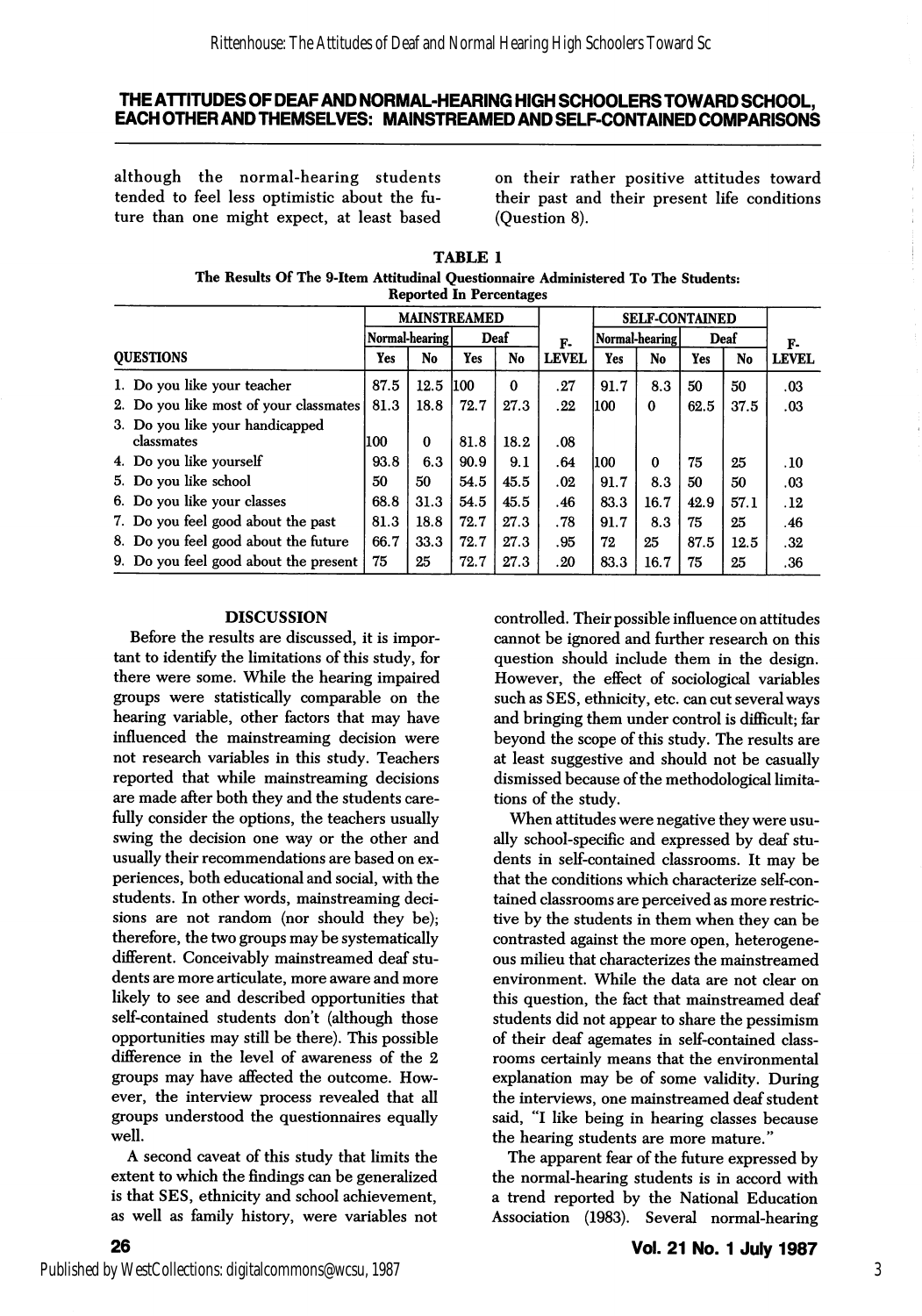#### THE ATTITUDES OF DEAF AND NORMAL-HEARING HIGH SCHOOLERS TOWARD SCHOOL, EACH OTHER AND THEMSELVES: MAINSTREAMED AND SELF-CONTAINED COMPARISONS

| Reported In Letter Grades<br><b>MAINSTREAMED</b>                |                                              |                                      |                                       |              |                                        |                                      |                                        |              |  |  |
|-----------------------------------------------------------------|----------------------------------------------|--------------------------------------|---------------------------------------|--------------|----------------------------------------|--------------------------------------|----------------------------------------|--------------|--|--|
|                                                                 |                                              |                                      |                                       | F.           |                                        | <b>SELF-CONTAINED</b>                |                                        | F-           |  |  |
| <b>QUESTIONS</b>                                                |                                              | Normal-hearing                       | Deaf                                  | <b>LEVEL</b> |                                        | Normal-hearing                       | Deaf                                   | <b>LEVEL</b> |  |  |
| 1. I would give my teacher a grade of:                          | $\mathbf{A}$<br>В<br>C<br>D<br>F             | 6.3<br>68.3<br>12.5<br>6.3<br>6.3    | 27.3<br>27.3<br>45.5<br>0<br>$\bf{0}$ | .31          | $\mathbf{A}$<br>B<br>С<br>D<br>F       | 16.7<br>58.3<br>8.3<br>16.7<br>0     | 0.<br>37.5<br>62.5<br>0<br>0           | $.002*$      |  |  |
| 2. I would give my classmates a                                 |                                              |                                      |                                       |              |                                        |                                      |                                        |              |  |  |
| grade of:                                                       | A<br>B<br>$\mathbf C$<br>D<br>F              | 6.3<br>43.8<br>37.5<br>6.3<br>6.3    | 27.3<br>63.6<br>18.2<br>18.2<br>0     | .26          | A<br>B<br>C<br>D<br>F                  | 25<br>33.3<br>33.3<br>8.3<br>0       | 0.<br>50<br>50<br>0<br>0               | .28          |  |  |
| 3. I would give my handicapped                                  |                                              |                                      |                                       |              |                                        |                                      |                                        |              |  |  |
| classmates a grade of:                                          | A<br>B<br>$\mathbf C$<br>D<br>F              | 43.8<br>50.0<br>0<br>6.3<br>0        | $\bf{0}$<br>18.2<br>45.5<br>36.4<br>0 | $.001*$      | A<br>$\mathbf B$<br>C<br>D<br>F        |                                      |                                        |              |  |  |
| 4. I would give myself a grade of:                              | A<br>B<br>С<br>D<br>F                        | $\bf{0}$<br>75<br>18.8<br>0<br>6.3   | 9.1<br>63.6<br>27.3<br>0<br>$\bf{0}$  | .44          | A<br>B<br>С<br>D<br>F                  | 8.3<br>58.3<br>33.3<br>0<br>$\bf{0}$ | 25<br>25<br>37.3<br>12.5<br>0          | . 44         |  |  |
| 5. I would give my school a grade of:                           | A<br>B<br>C<br>D<br>F                        | 6.3<br>18.8<br>43.8<br>25<br>6.3     | 18.2<br>27.3<br>45.5<br>9.1<br>0      | .40          | $\mathbf A$<br>B<br>C<br>D<br>F        | 33.3<br>16.7<br>50<br>$\bf{0}$<br>0  | $\bf{0}$<br>37.5<br>25<br>37.5<br>0    | .05*         |  |  |
| 6. I would give my classes a grade of:                          | A<br>В<br>C<br>D<br>F                        | $\bf{0}$<br>37.5<br>50<br>6.3<br>6.3 | 18.2<br>27.3<br>54.5<br>0<br>$\bf{0}$ | .51          | A<br>$\bf{B}$<br>$\mathbf C$<br>D<br>F | 16.7<br>58.3<br>16.7<br>8.3<br>0     | $\bf{0}$<br>25<br>50<br>25<br>$\bf{0}$ | $.03*$       |  |  |
| 7. I would give my life up to now<br>a grade of:                | A<br>В<br>C<br>D<br>F                        | 18.8<br>56.3<br>18.8<br>0<br>6.3     | 18.2<br>63.6<br>18.2<br>0<br>$\bf{0}$ | .39          | A<br>В<br>C<br>D<br>F                  | 25<br>58.3<br>16.7<br>0<br>$\bf{0}$  | 12.5<br>25<br>50<br>12.5<br>$\bf{0}$   | .35          |  |  |
| 8. I expect the next 10 years of my<br>life to earn a grade of: | A<br>В<br>$\overline{C}$<br>D<br>$\mathbf F$ | 56.3<br>43.8<br>0<br>0<br>0          | 63.6<br>27.3<br>9.1<br>0<br>0         | .18          | A<br>в<br>C<br>D<br>F                  | 33.3<br>50<br>16.7<br>0<br>0         | 25<br>62.5<br>12.5<br>0<br>0           | .46          |  |  |
| 9. Today I would give myself a<br>grade of:                     | A<br>В<br>C<br>D<br>F                        | 18.8<br>56.3<br>18.8<br>6.3<br>0     | $\bf{0}$<br>54.5<br>45.5<br>0<br>0    | .32          | A<br>В<br>C<br>D<br>F                  | 16.7<br>50<br>33.3<br>0<br>$\bf{0}$  | $\bf{0}$<br>62.5<br>37.5<br>0<br>0     | . 13         |  |  |

TABLE 2 The Results Of The 9-Item Questionnaire Administered To The Students:

students indicated that they felt that their lives would be enriched if they could spend more time with deaf students and one deaf student

remarked, "I wish my teachers would give me harder work so that I could stay up with the hearing kids."